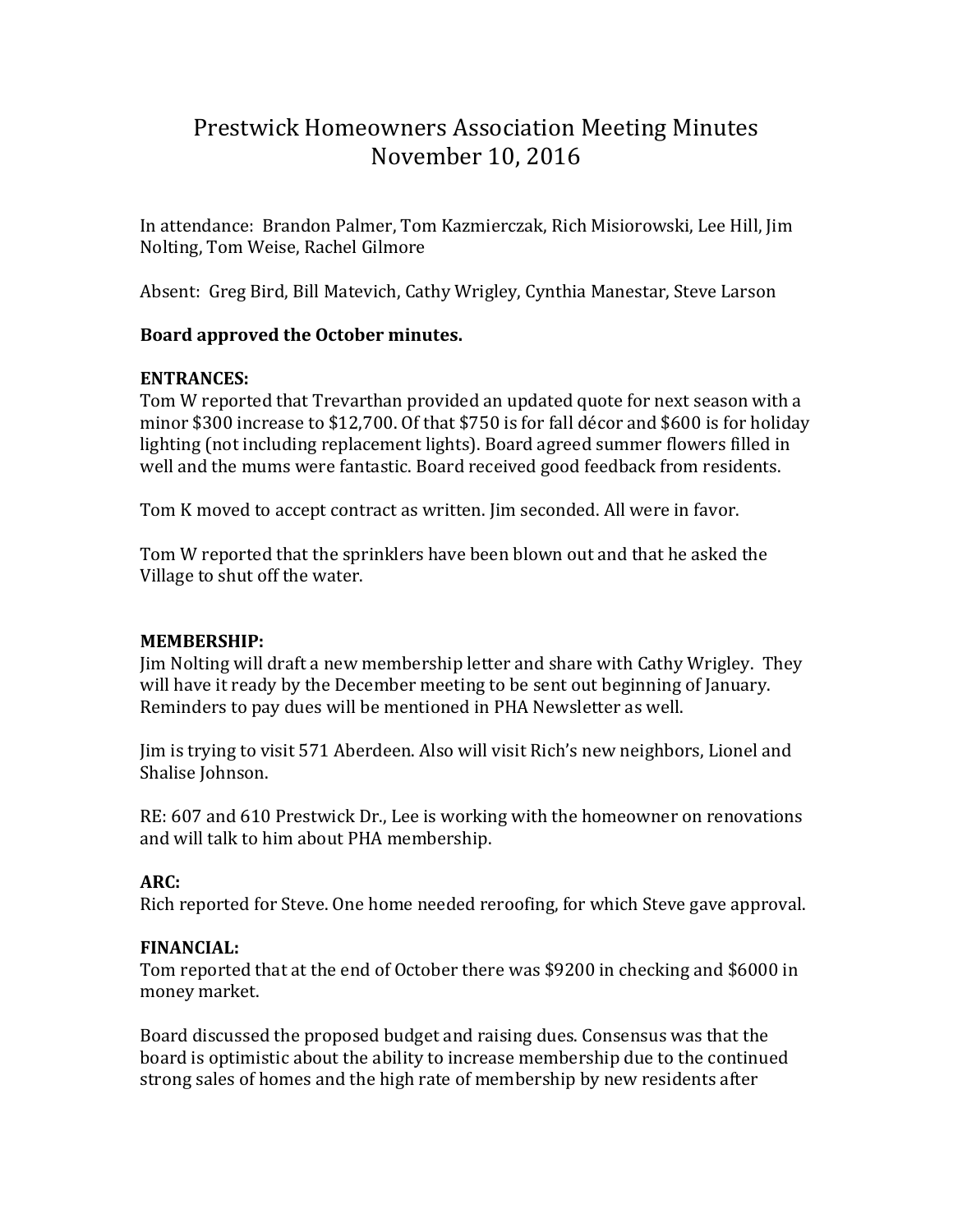welcome visits by the membership committee. New residents are very willing to join and most consider the \$100 annual dues very reasonable.

 $\rightarrow$ PHA expenses have risen, but the board agreed to keep the dues the same for 2017.

 $\rightarrow$  Tom K will create a pie chart to include in the next newsletter for year end financials.

Board agreed they will need to work to retain new members after the first year and follow up with those who don't rejoin.

Insurance questionnaire came from Tom Barz. Brandon filled it out and asked for same coverage = \$1,800 premium for 2017.

Jim Nolting contacted a few other agents to get competing bids. No other bids came close to Tom B's pricing. PHA will renew policy with Tom B.

**SOCIAL** – no report **SECURITY**- no report

**WEBSITE**- The board asked Rachel to send web updates to Catalyst (minutes, newsletters and an updated directory.

#### **GOVERNMENTAL:**

Rich talked to Rob Piscia about striping on Sauk Trail. He confirmed that PHA would like striping perpendicular to the roadway, crossing signage and an asphalt apron for pedestrians that connects to the striping. Rob Piscia indicated that the Village is planning to do this work.

Board discussed follow up on the residents' concern over the RR tie embankment falling into the creek and causing flooding. Rich and Steve sent a letter to the Village stating that in PHA's opinion, the Village and the Forest Preserve District of Will County are responsible for debris removal in the downstream creek, not individual residents. They are waiting for a response from the Village of Frankfort.

Board asked Brandon to send an email to homeowner Maureen Jagmin (who attended the October board meeting) to let her know that PHA sent a letter to the Village on her behalf.

**CODE ENFORCEMENT-** Lee updated the violations list. Most of the remaining violations have been on the list between 1-2 years.